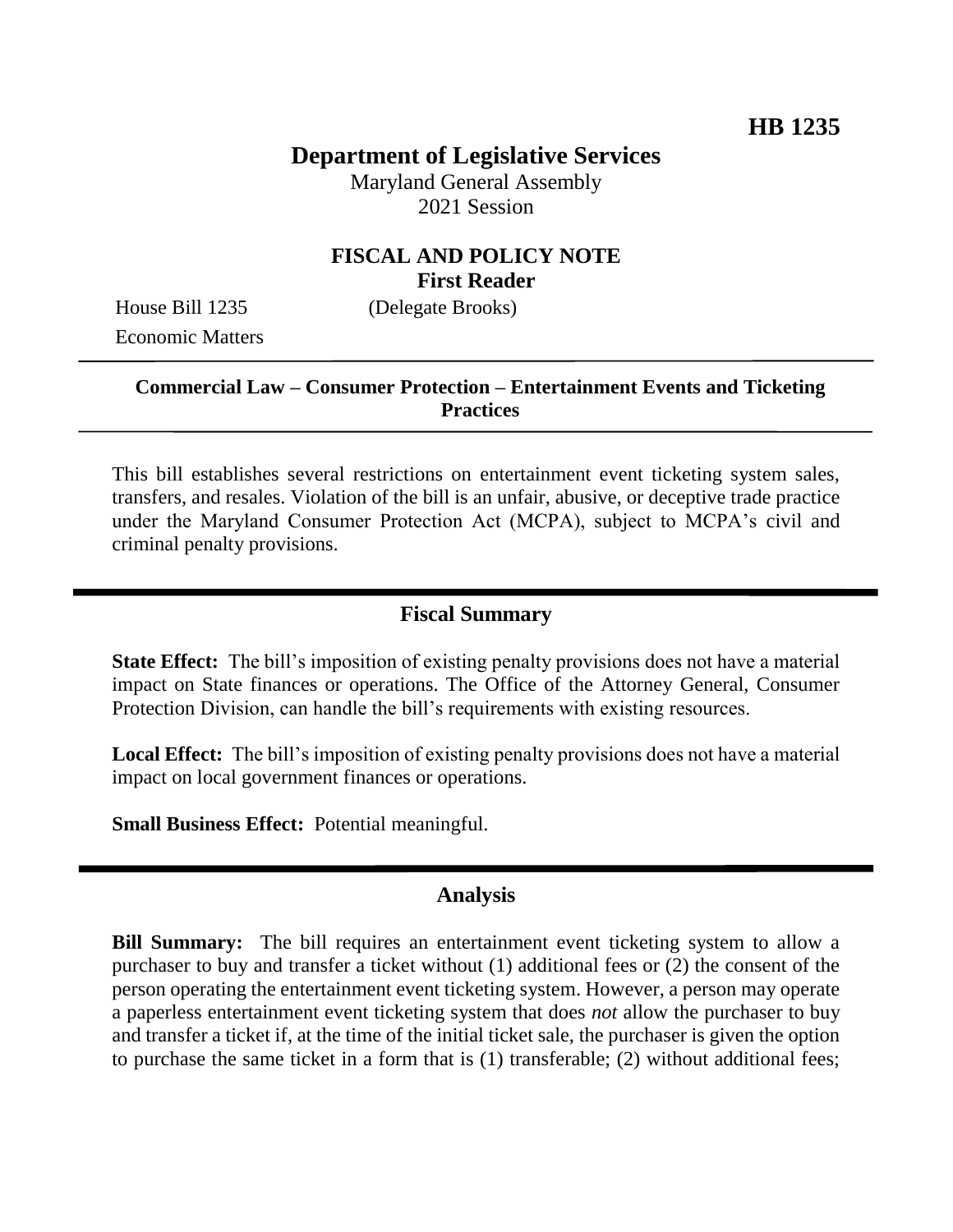and (3) independent of the entertainment event ticketing system. Any such ticket may be a paper or an electronic ticket.

An entertainment event ticketing system must give the purchaser the option to remove any personal information from the purchaser's ticket. If applicable, an entertainment event ticket website must provide written secondary market disclosure information to a potential ticket purchaser.

The bill prohibits an entertainment event (or venue) from denying admission to a person who possesses a resold ticket based on the fact that the ticket has been resold.

Additionally, the bill prohibits specified entities (an owner or operator of an entertainment event or venue, a primary ticket seller, or a reseller) from (1) setting a minimum price at which a ticket may be sold or resold or  $(2)$  prohibiting a ticket from being resold as a condition of purchase or in a contractual provision relating to the sale or resale of the ticket.

Finally, the bill prohibits certain types of owners or operators of entertainment events or venues (*i.e.*, public donor-funded or tax-exempt entities) from entering into a contract with a primary ticket seller to allow the primary ticket seller to be the only person authorized to sell tickets to the event.

**Current Law:** An "entertainment event" is defined as a performance, recreation, amusement, diversion, spectacle, show, or any similar event and includes a theatrical or musical performance, concert, film, game, ride, or sporting event.

An unfair, abusive, or deceptive trade practice under MCPA includes, among other acts, any false, falsely disparaging, or misleading oral or written statement, visual description, or other representation of any kind, which has the capacity, tendency, or effect of deceiving or misleading consumers. The prohibition against engaging in any unfair, abusive, or deceptive trade practice encompasses the offer for or actual sale, lease, rental, loan, or bailment of any consumer goods, consumer realty, or consumer services; the extension of consumer credit; the collection of consumer debt; or the offer for or actual purchase of consumer goods or consumer realty from a consumer by a merchant whose business includes paying off consumer debt in connection with the purchase of any consumer goods or consumer realty from a consumer.

The Consumer Protection Division is responsible for enforcing MCPA and investigating the complaints of aggrieved consumers. The division may attempt to conciliate the matter, issue a cease and desist order, or file a civil action in court. A merchant who violates MCPA is subject to a fine of up to \$10,000 for each violation and up to \$25,000 for each repetition of the same violation. In addition to any civil penalties that may be imposed, any person